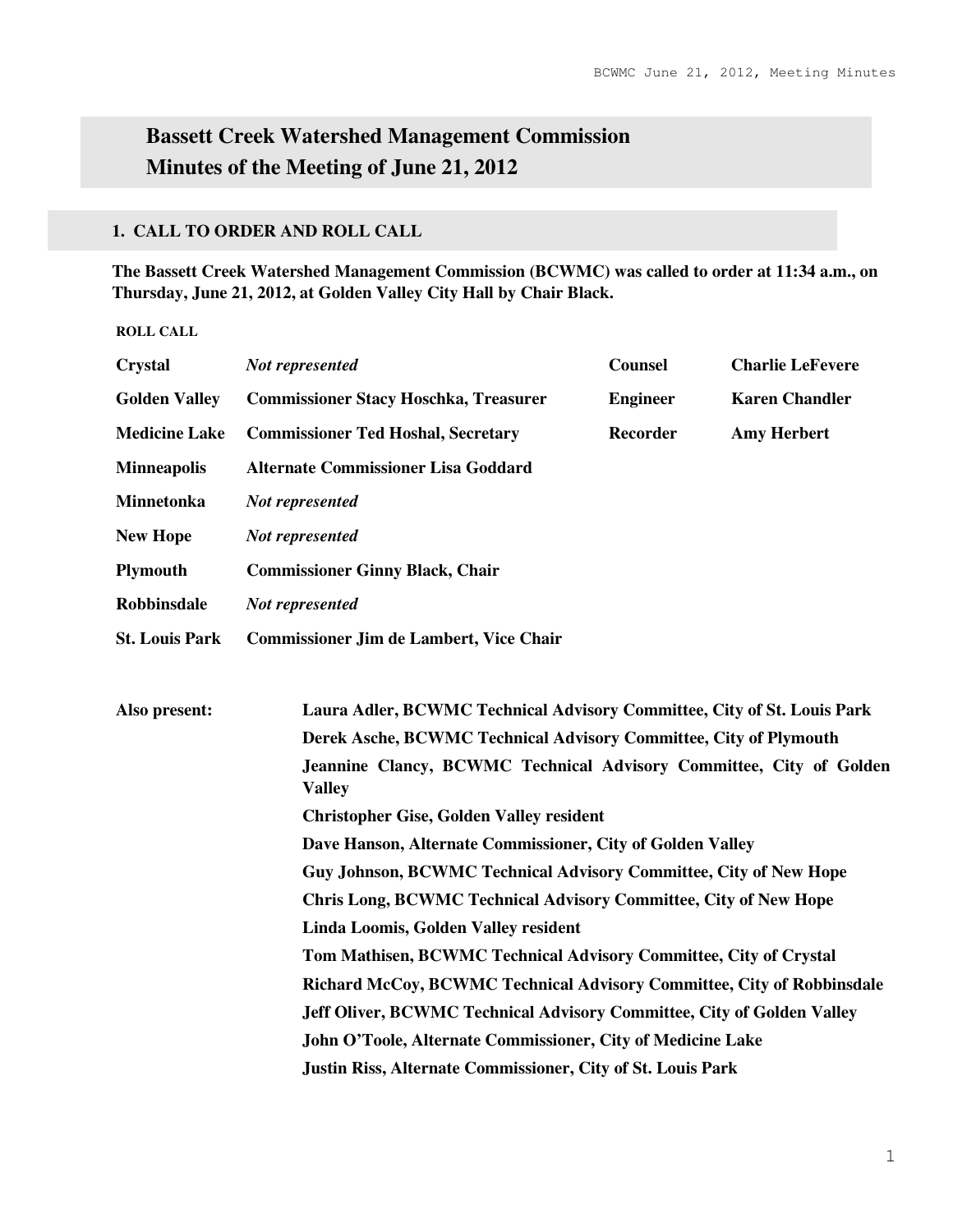#### **2. CITIZEN FORUM ON NON-AGENDA ITEMS**

**Ms. Jeannine Clancy announced the July 19th dedication ceremony of the Edward Silberman Memorial. She said that the 2:30 p.m. ceremony will be held in Golden Valley at Schaper Park and will honor the contributions of Ed Silberman to the City of Golden Valley and, as the Golden Valley representative to the BCWMC, to the Bassett Creek Watershed. She invited all to attend and said that a formal invitation will be sent to the Commission.** 

#### **3. AGENDA**

**Chair Black requested to reverse the order of agenda items 6A and 6B so that the Commission discusses the feasibility report prior to discussing the minor plan amendment. Commissioner Hoshal moved to approve the agenda as amended. Alternate Commissioner Lisa Goddard seconded the motion. The motion carried unanimously with five votes in favor [Cities of Crystal, Minnetonka, New Hope, and Robbinsdale absent from vote].** 

#### **4. CONSENT AGENDA**

**Mr. LeFevere stated that he had made draft revisions to the BCWMC's Bylaws per direction of the Chair and that they could be part of the July meeting packet. Chair Black directed the review of the Bylaw revisions to be added to the July meeting agenda.** 

**Commissioner de Lambert moved to approve the Consent Agenda as amended. Alternate Commissioner Goddard seconded the motion. The motion carried unanimously with five votes in favor [Cities of Crystal, Minnetonka, New Hope, and Robbinsdale absent from vote].[The following items were approved as part of the Consent Agenda: The May 17, 2012, meeting minutes, the June financial report, and the Legal Counsel Communications.** 

**The general and construction account balances reported in the June 2012 Financial Report are as follows:** 

| <b>Checking Account Balance</b>                                    | \$732,798.60       |
|--------------------------------------------------------------------|--------------------|
| <b>TOTAL GENERAL FUND BALANCE</b>                                  | \$732,798.60       |
| <b>TOTAL ON-HAND CONSTRUCTION</b><br><b>CASH &amp; INVESTMENTS</b> | \$2,479,696.79     |
| <b>CIP Projects Levied – Budget Remaining</b>                      | $(\$3,142,240.42)$ |
| <b>Closed Projects Remaining Balance</b>                           | \$662,543.63       |
| <b>2012 Anticipated Tax Levy Revenue</b>                           | \$998,000.00       |
| <b>Anticipated Closed Project Balance</b>                          | \$335,456.37       |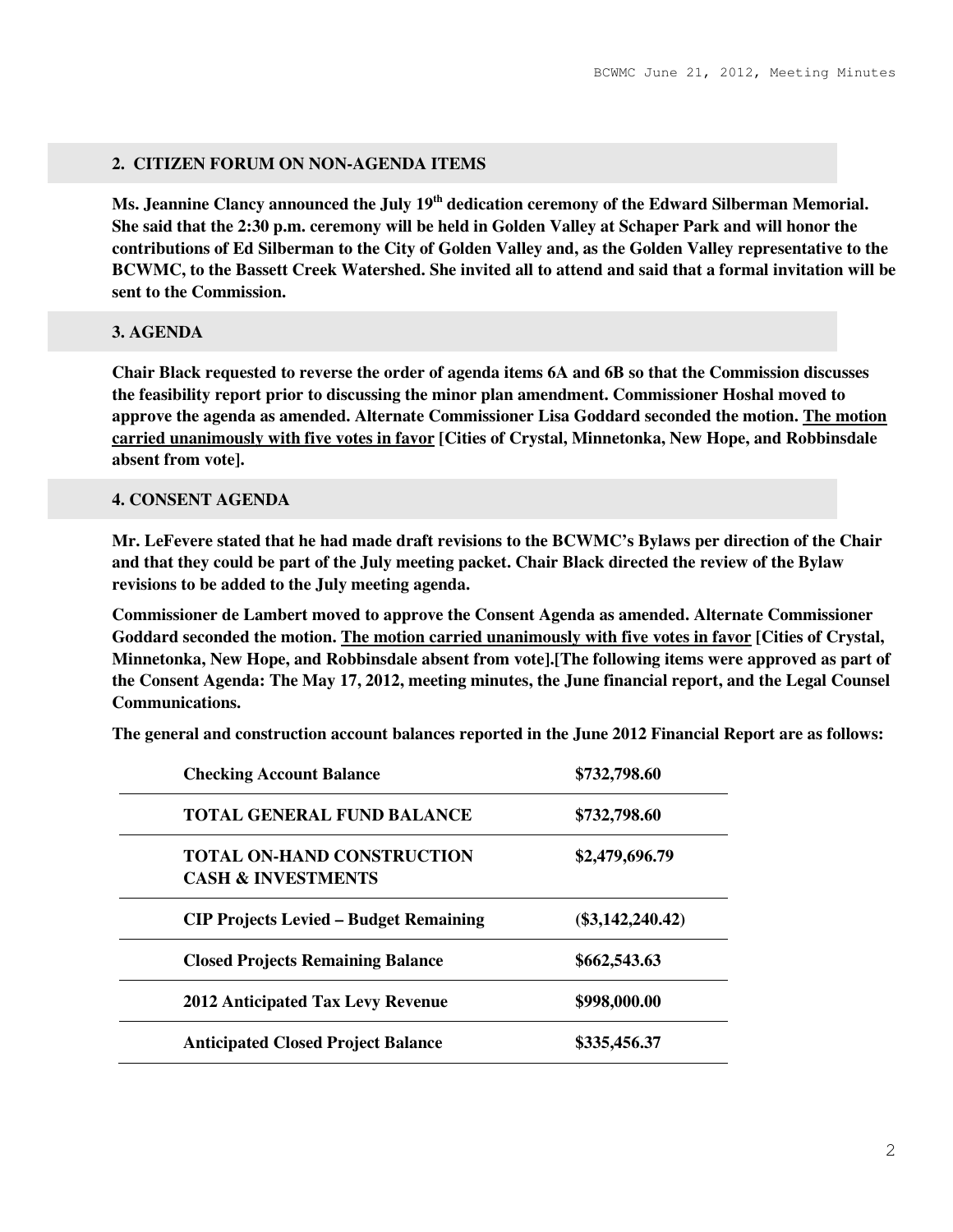### **5. ADMINISTRATION**

**5A. Presentation of Invoices for Payment Approval.**

- **i. Kennedy & Graven Legal Services through April 30, 2012 invoice for the amount of \$1,606.30.**
- **ii. Barr Engineering Company Engineering Services through June 1, 2012 invoice for the amount of \$29,916.76.**
- **iii. Amy Herbert May Secretarial Services invoice for the amount of \$2,659.48.**
- **iv. D'amico ACE Catering June BCWMC meeting catering invoice for the amount of \$189.61.**
- **v. MMKR Audit Work final billing invoice for the amount of \$950.00.**

**Alternate Commissioner Goddard moved to approve payment of all of the invoices. Commissioner de Lambert seconded the motion. By call of roll the motion carried unanimously with five votes in favor [Cities of Crystal, Minnetonka, New Hope, and Robbinsdale absent from vote].** 

**5B. BCWMC's Draft 2013 Budget and Assessment. Chair Black presented the recommendations of the BCWMC's Budget Committee. She went through the budget documents in the meeting packet and presented the recommended changes to the proposed budget. Chair Black spoke in detail about the recommended \$100,000 budget for an Administrator for 2013. The Commission and TAC members asked questions about the proposed Administrator budget and Chair Black provided background information about the previous search for an Administrator, the Administrative Services Committee's reflections on the role of the Commission's previous Administrator, and the steps the Committee has taken to reach the recommendation of the \$100,000 budget. Chair Black said that the Commission could delay action on the budget until after the Commission's discussion of the Administrator services under agenda item 7A.** 

**Chair Black also described in detail the proposed change for the 2013 budget for WOMP (Watershed Outlet Monitoring Program). She explained that the Minneapolis Park and Recreation Board (MPRB) recently notified the Metropolitan Council of Environmental Services (MCES) that it will be terminating its WOMP station contract with the MCES effective June 25, 2012. MCES notified the Commission Engineer of with that information. Chair Black reported that the MCES communicated to the Commission Engineer that the MCES is willing to do the monitoring through the remainder of 2012 and to contribute \$4,000 to \$5,000 to the BCWMC for the monitoring work in 2013.** 

**Chair Black explained that for 2013 the Commission will need to contract with someone to do the monitoring. Chair Black said that the estimate that Barr Engineering Company provided to the Commission to do the monitoring in 2013 would result in the Commission needing to budget \$25,000 for the 2013 WOMP budget. She said that she has asked for a cost estimate for the work from the Mississippi Watershed Management Organization (MWMO) but has not received it. Chair Black asked how the Commission would like to proceed with setting a budget for the 2013 WOMP program given that the exact costs are not yet known. The Commission decided to set the budget at \$25,000 and to reflect in the BCWMC's budget document the \$5,000 in revenue expected from the MCES.** 

**The Commission discussed other possible entities that would be able to do the monitoring work and that the Commission could contact to request a cost estimate. Chair Black said that the MCES should have a written description of the work involved in carrying out the monitoring and volunteered to try to get that information. She also volunteered to try to contact Minnehaha Watershed District about the work and to ask for a cost estimate.**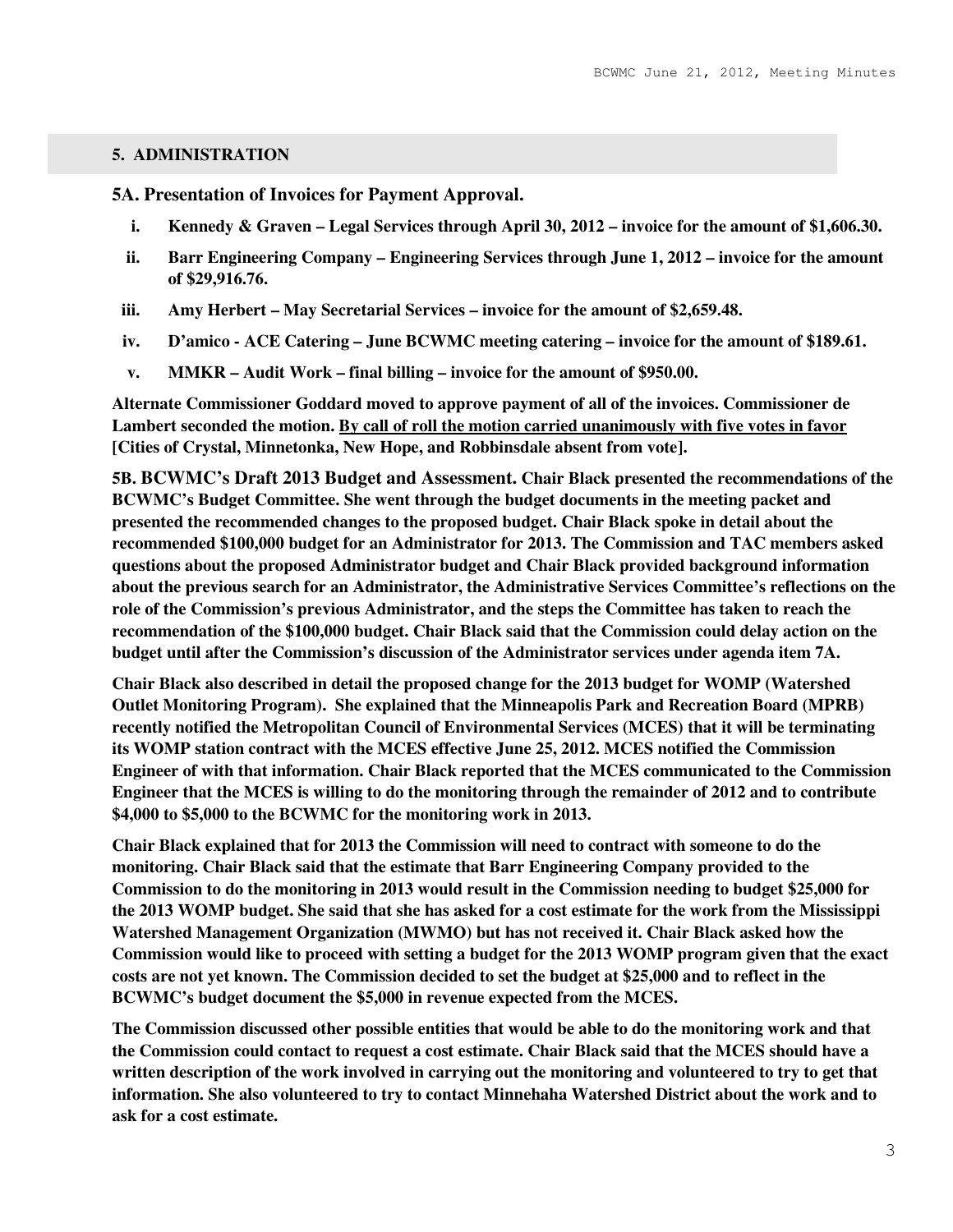**Alternate Commissioner Goddard moved to revise the proposed 2013 budget to reflect \$25,000 in line 31 for WOMP and to insert \$5,000 as revenue. Commissioner Hoshal seconded the motion. The motion carried unanimously with five votes in favor [Cities of Crystal, Minnetonka, New Hope, and Robbinsdale absent from vote].** 

**Mr. Mathisen voiced his concern about the proposed budget for the Administrator. The Commission had a detailed discussion about the administrative needs of the Commission, the methods used by other metroarea WMOs to fulfill their needs, and concerns about the growing role of administrative services in the BCWMC. Chair Black recommended delaying further discussion of the budget until after the discussion of the Administrator position under agenda item 7A.** 

#### **6. NEW BUSINESS**

**A. Draft Feasibility Study for Project NL-2: Four Seasons Mall Water Quality Improvement Project. Mr. Asche presented the draft feasibility study. He said that it was before the Commission today because the City of Plymouth would like comments and the Commission needs to both initiate the plan amendment process and provide a not-to-exceed amount to Hennepin County for the 2013 tax levy. Mr. Asche said that any comments on the draft report should be given to him and the final report will come back in front of the Commission next month.** 

**Mr. Asche said that the feasibility study looked at different options and came up with two scenarios. He described Scenario One as ponding and stream restoration work, which includes two water quality ponds and stream restoration work and is projected to remove 108 pounds of phosphorous per year. Mr. Asche noted that the goal phosphorous removal is 74 pounds per year. He said that Scenario One appears to meet the project's goals and has an estimated cost of approximately \$939,000. Mr. Asche noted that this scenario includes a pond on the Four Seasons Mall site and would require a cooperative partner. He said those details would be addressed during plan design. He explained that if the pond on the Four Seasons property did not happen then the project would still achieve removal of 85 pounds of phosphorous per year through the one water quality pond and the stream restoration at a cost of approximately \$650,000.** 

**Mr. Asche described Scenario Two as an alum injection system. He said that the projected phosphorous removal is 143 pounds per year but added that this scenario is a more complex system. Mr. Asche said that the cost estimate for this scenario is 1.2 million dollars. He noted that any excess costs not funded by the Commission would need to be funded by the City of Plymouth.** 

**Mr. Asche said that he is looking for guidance from the Commission in order to finalize the feasibility report. He noted that the recommendation in the report is Scenario One because of the value of the project relative to its cost. He said the Commission also needs to get rolling on the plan amendment process and needs to get the maximum levy amount to Hennepin County. Mr. Asche noted that the Commission will provide the final levy amount to Hennepin County using the project cost reflected in the final feasibility study.** 

**Chair Black asked Mr. Asche to talk about the ongoing maintenance needs. Mr. Asche said that the responsibility for ongoing maintenance is currently unknown but said that for now he will name the City of Plymouth as the responsible party. Commissioner Hoschka asked if the cost of wetland mitigation was included in the cost estimates. Mr. Asche said when the City previously looked at the wetland mitigation costs it was about \$1.50 or 2.00 per square foot or about \$80,000 per acre. He said that the wetland mitigation cost would need to be included in the final feasibility report. Ms. Clancy**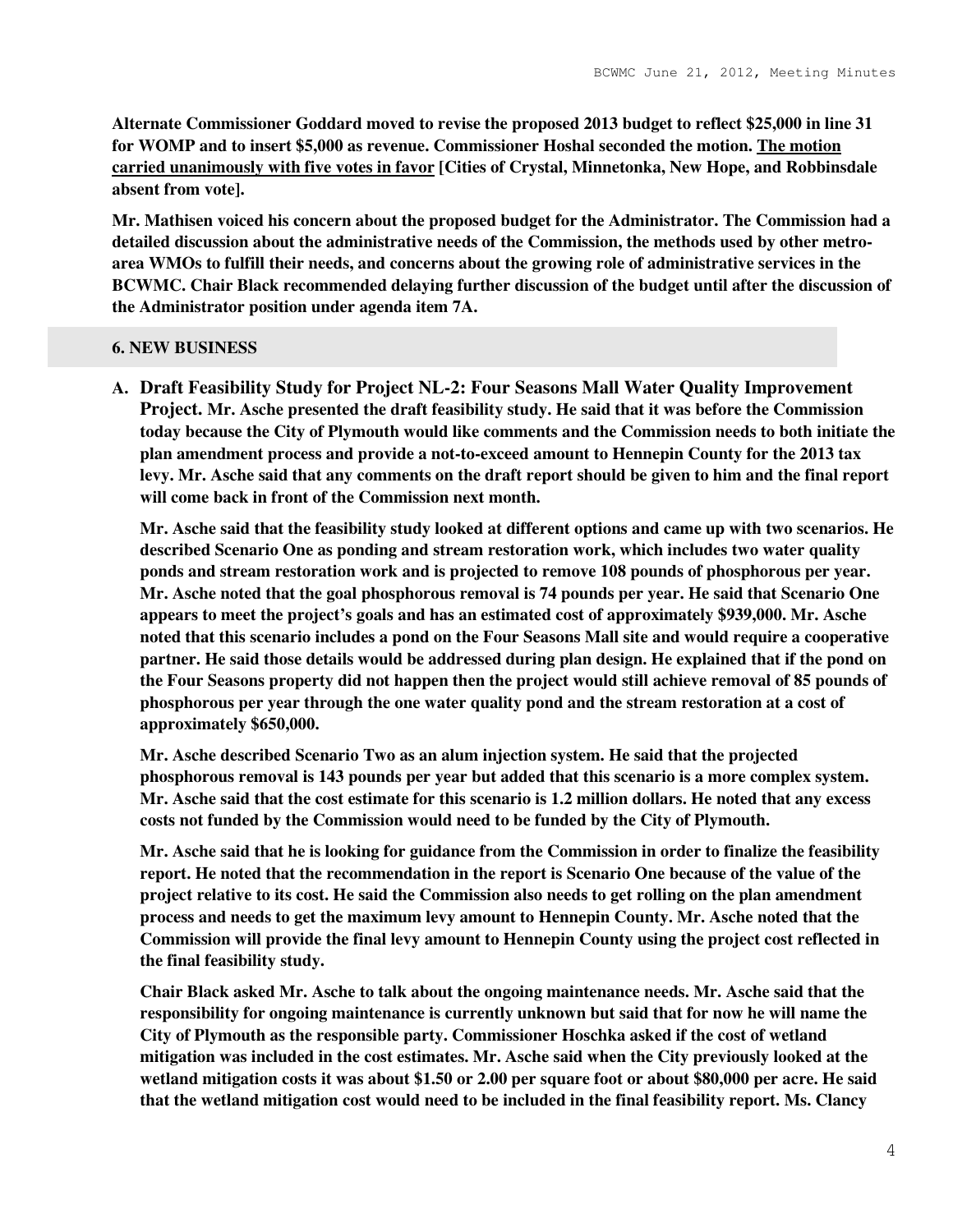**asked who would be responsible for the ongoing operating costs of the alum injection system. Mr. Asche said that he does not know yet. Ms. Clancy asked if the cost estimates of the two scenarios include the cost of the feasibility report. Mr. Asche responded that they do not.** 

**The Commission discussed the 2013 maximum levy amount. Ms. Chandler reminded the Commission that for 2013 the Commission has approved the Lakeview Park Pond project, which is to be levied in two phases, one in 2013 and one in 2014. She said that since the Northwood project would go into two years, then it could also be levied over two years. She said there is a little bit of room still in 2014 because the project cost estimates are not yet up to one million. She said if the cost of the feasibility report for the Four Seasons Mall water quality project is added in to the levy amount then there might need to be some numbers moved around for 2014.** 

**Mr. Asche recommended that the Commission set the maximum levy now without adding in the cost of the feasibility study for this project, since the cost of the study is reimbursable through a contract with the Commission anyway.** 

**Commissioner Hoschka moved to recommend Scenario One at the cost of \$940,000. Commissioner de Lambert seconded the motion. Ms. Clancy recommended that the Commission modify its motion to include the cost of the feasibility study. Commissioner Hoschka amended her motion to include the \$50,000 cost of the feasibility study, for a total project cost of \$990,000. Commissioner de Lambert approved the friendly amendment to the motion. Chair Black made the friendly amendment that the motion authorizes the Commission's Engineer to develop a minor plan amendment for Scenario One, which has a cost of \$990,000. Commissioners Hoschka and de Lambert approved the friendly amendment. The motion carried unanimously with five votes in favor [Cities of Crystal, Minnetonka, New Hope, and Robbinsdale absent from vote].** 

**Commissioner Goddard moved that the maximum levy for 2013 is no more than one million dollars. Commissioner Hoschka seconded the motion. The motion carried unanimously with five votes in favor [Cities of Crystal, Minnetonka, New Hope, and Robbinsdale absent from vote].** 

**Chair Black directed Ms. Herbert to notice the July public meeting on the minor plan amendment.** 

- **B. Minor Plan Amendment, Project NL-2: Four Seasons Mall Water Quality Improvement Project. See discussion and action under agenda item 6A - Draft Feasibility Study for Project NL-2: Four Seasons Mall Water Quality Improvement Project.**
- **C. Canadian Pacific Railway Bridge Replacement: City of Golden Valley. Ms. Chandler said that the project is in front of the Commission because it comprises work in the flood plain. She said that the project is a bridge replacement. Ms. Chandler discussed the Commission Engineer's recommendations, specifically recommendation number one listed in the June 13, 2012, memo from Barr Engineering and which states: "Applicant must show that the low chord of the bridge provides one foot of freeboard above the floodplain elevation, if possible, or that the lowering of the bridge low chord will not affect Bassett Creek flood elevations."**

 **Ms. Chandler said that the Commission Engineer has gotten plans back from one of the project's consultants that shows the low chord elevation is at 825 feet, which is one foot lower than the one hundred-year flood plain, and the top chord elevation at 828 feet. Ms. Chandler said the Commission Engineer received a letter from the consultant stating that their model shows that the project does not increase the flood level. She said the Commission Engineer needs to review the model to ensure that finding.**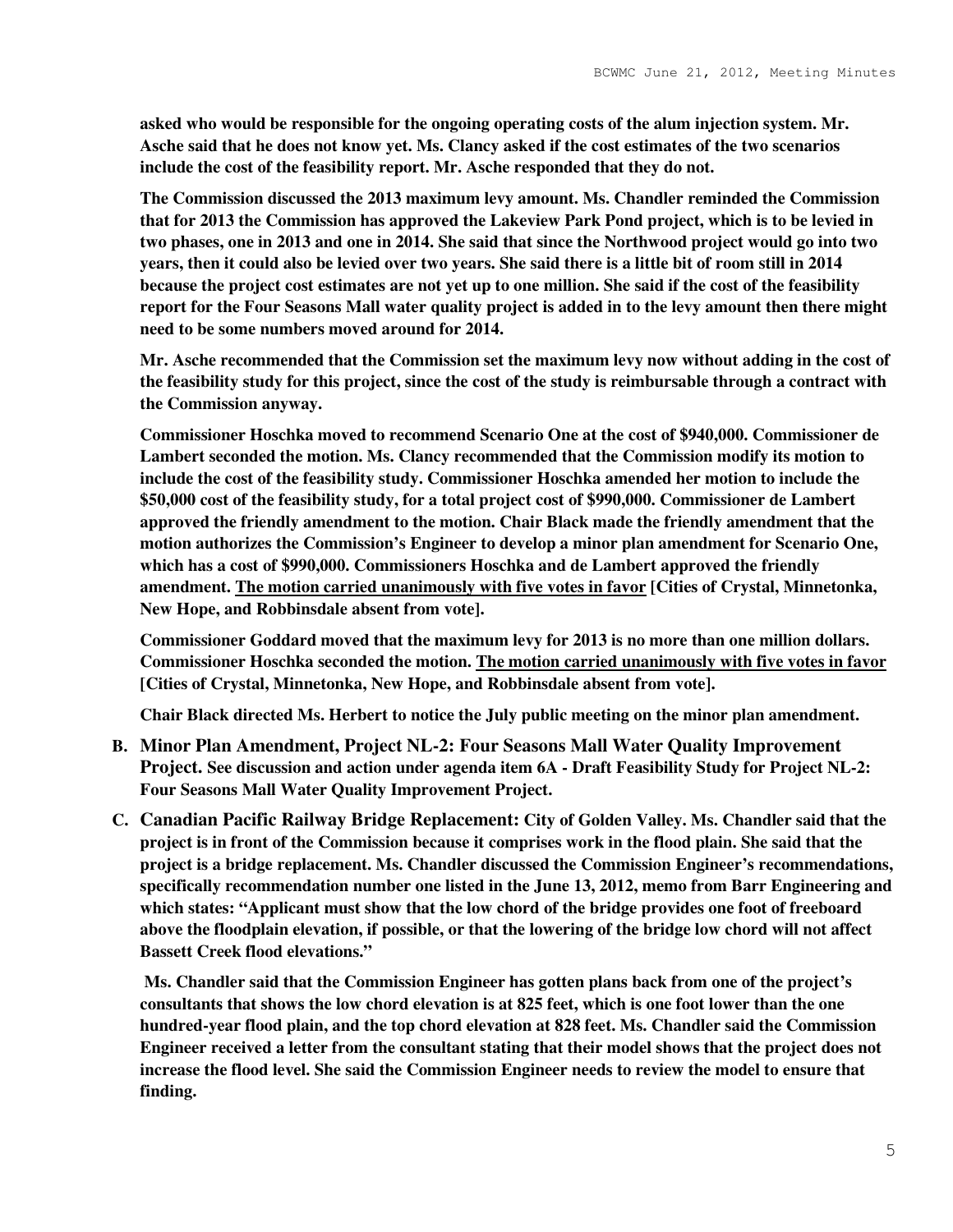**Ms. Chandler said that the Commission Engineer recommends approval of the project with the conditions listed in the Engineer's memo. Ms. Clancy asked if the railroad is removing the old piers. Ms. Chandler said yes, they will be taken out. Commissioner de Lambert asked if there should be a contingency added about cutting off the piers below the mud-line in the case that the piers cannot be removed. The Commission agreed.** 

**Commissioner de Lambert moved to approve the project contingent on the Engineer's recommendations and the addition of the recommendation that the old piers are removed or in the case that they cannot be removed then they get cut off below the mud line. Commissioner Hoshal seconded the motion. The motion carried unanimously with five votes in favor [Cities of Crystal, Minnetonka, New Hope, and Robbinsdale absent from vote].** 

#### **7. OLD BUSINESS**

**A. Update on Administrator Selection Process. Chair Black provided an historical overview of the Commission's process of creating and filling the previous Administrator role and the process for creating a position and a search process for the position since the previous Administrator left. She summarized the meetings with Doug Snyder of the Mississippi Watershed Memorial Organization (MWMO) and the three scenarios that Mr. Snyder provided to the Commission as possible structures that the MWMO could use to provide Administrator services to the BCWMC. Chair Black said that one of today's handouts is a list of costs that Mr. Snyder assembled to show the BCWMC what Administrator-type services cost the MWMO. Chair Black asked for input on whether the Commission wants to pursue hiring an Administrator, whether it wants to pursue sending out an RFP for services, or whether there is a dual process that the Commission could follow.** 

**Mr. Mathisen commented that work expands to fill a position and said that he does not feel that the Administrator role is a 40-hour a week position. He said that at least going through the MWMO there would be oversight of the position. Ms. Clancy said that she is curious about how the BCWMC's mission would meld with the MWMO's mission and how the Commission would buy services from them. Chair Black said that the two organizations' missions are the same but the structures are different. Ms. Clancy asked if the MWMO does flood control work and said she feels that it is important that the Commission hire services from an organization that has a similar vision and flood control is a huge issue. Mr. Asche said that he thinks the Administrative work is a full-time job and commented that the Shingle Creek Watershed Management Commission's 2011 budget for Administrative Services was \$85,000.** 

**The Commission continued with a lengthy discussion of the Administrator services needs. Ms. Clancy said that she attended yesterday's Administrative Services Committee meeting as an observer and said that it would be good if there could be a discussion among the TAC members about what kind of skill set would be beneficial in an Administrator. She said that she thinks there may be some misconceptions about what worked and what didn't work with the previous Administrator services.** 

**Chair Black said that the Administrative Services Committee will set up a meeting and will invite the TAC to come and offer comments and this topic will come back to the Commission at the July meeting. Commissioner Hoschka moved that the Commission and the TAC work to finalize the RFP for administrator services and put the RFP out so that the Commission has more options to discuss instead of just the one MWMO option. Alternate Commissioner Goddard seconded the motion.** 

**Chair Black asked who would do the work to put the RFP out there because last time she did it and she**